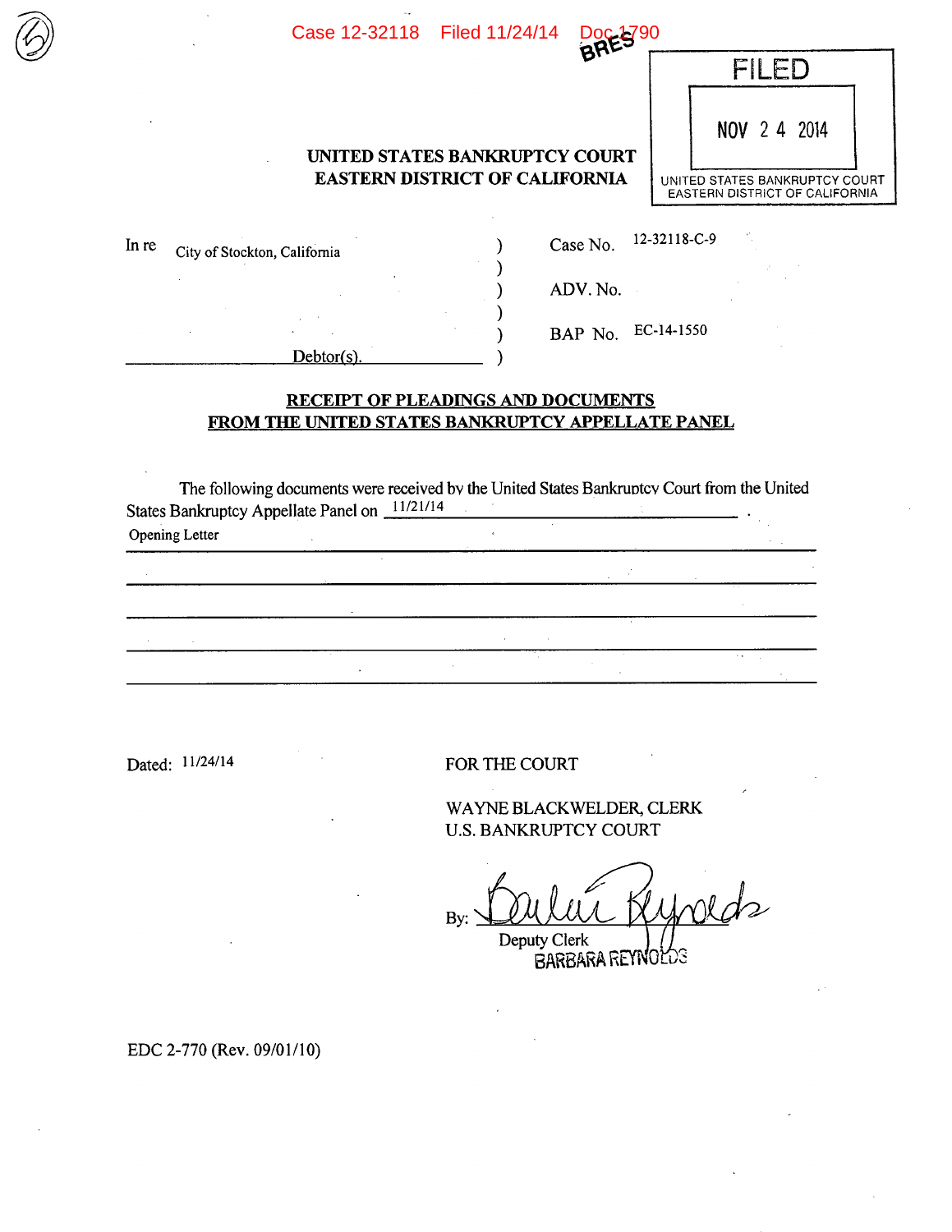Case 14-1550, Document 2-1, Filed 11/21/2014 Page 1 of 2

# **U.S. Bankruptcy Appellate Panel of the Ninth Circuit**

**125 South** Grand Avenue, Pasadena, California 91105 Appeals from Central California (626) 229-7220 Appeals from all other Districts (626) **229-7225** 

### **RE:** CITY OF STOCKTON, CALIFORNIA

**Appellant:** FRANKLIN HIGH YIELD TAX-FREE INCOME FUND; FRANKLIN CALIFORNIA HIGH YIELD MUNICIPAL FUND

**BAPNo.:** EC-14-1550

**Bk. No.:** 12-32118 **Adv. No.(s):** 

#### **OPENING LETTER**

Notice of Appeal in this case has been received by the Bankruptcy Appellate Panel (BAP) and assigned the case number above.

For all BAP cases filed on or after March 31, 2010, electronic filing using the BAP's Case Management/Electronic Case Filing (CMIECF) docketing system is **mandatory** for all attorneys. Please review the Administrative Order Regarding Electronic Filing in BAP Cases available on the BAP website www.bap9.uscourts.gov for further information.

For non-attorneys, all papers filed with the BAP should be in the form of an original and three copies.

The BAP docket and other court information is available through the National PACER system. http://www.bap9.uscourts.gov

Enclosed are the  $9<sup>th</sup>$  Cir. BAP Rules governing practice before the BAP. Appeals are also governed by Parts Vifi and IX of the Federal Rules of Bankruptcy Procedure (F.R.B.P.), and some parts of the Federal Rules of Appellate Procedure (F.R.A.P.) See 9<sup>th</sup> Cir. BAP Rule 8018(b)-i.

Pursuant to  $9<sup>th</sup>$  Cir. Rule 8001(a)-1, please immediately send the BAP Clerk a copy of the signed and entered order or judgment being appealed if it was not attached to your notice of appeal.

After a Notice of Appeal has been filed, the parties' next step in prosecuting this appeal is compliance with F.R.B.P 8006 and 8007, which require Appellant to file within 14 days in the bankruptcy court a designation of the record, statement of issues on appeal, and a notice regarding the ordering of transcripts. Under these rules Appellee may also file a supplemental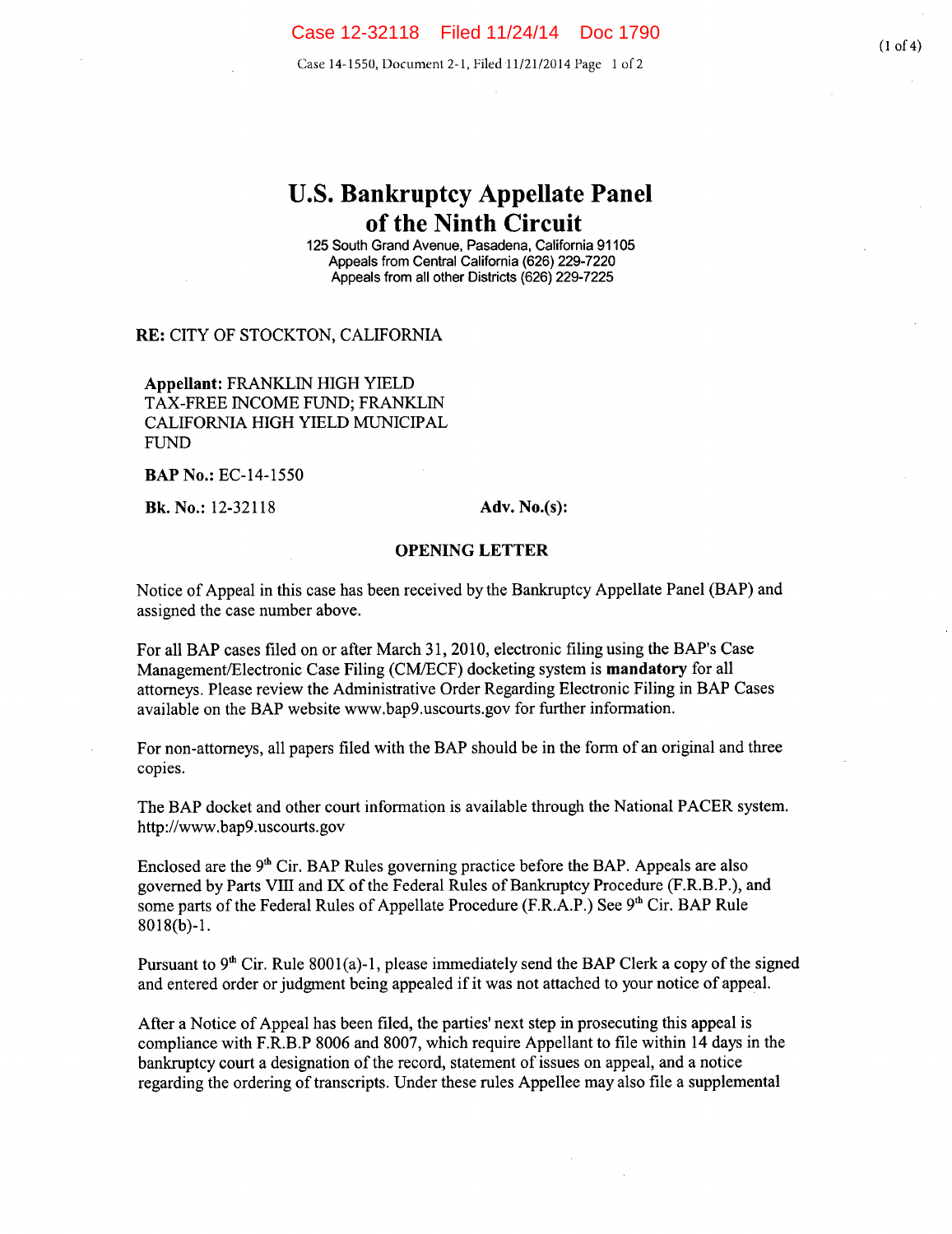designation of the record and order transcripts. The party ordering the transcripts must make satisfactory arrangements for payment of their costs.

Even if transcripts are not ordered, Appellant is required to file with the bankruptcy court a notice stating that none are required. See also 9<sup>th</sup> Cir. **BAP R. 8006-1.** 

The parties should note that the designation of the record under F.R.B.P. 8006 is a necessary procedural step in prosecuting an appeal and the parties may not later include in their excerpts of the record documents which have not been designated.

The record and bankruptcy file remain with the Clerk of the bankruptcy court and the Panel reviews only those items which are reproduced and included in the excerpts of the record filed at the time of the briefs. While the Panel may call up the formal record, in practice this rarely occurs.

Further, it is the parties' responsibility to monitor the appeal to ensure that transcripts are timely filed and the record is completed in a timely manner. Under F.R.B.P. 8007(a), the court reporter is required to file transcripts within 30 days of receipt of the parties' request, unless an extension has been granted.

After the record is complete, the Clerk of the bankruptcy court will send a Certificate of Record, sometimes referred to as a Certificate of Readiness or Certificate of Transcripts, to the BAP Clerk.

Appeals are set for hearing in the bankruptcy district from which the appeal arose whenever feasible. To expedite the appeal or if the parties feel argument is unnecessary, they may file a stipulation or motion to submit their appeal on the briefs and record, thereby waiving oral argument. The Panel will also consider stipulations requesting an alternative hearing location or hearing by telephone conference. Such motions should be filed at the earliest possible scheduled date, generally with the opening brief, as once a case has been scheduled for argument, continuance and request of change time and place are rarely granted.

### CERTIFICATE OF MAILING

The undersigned, deputy clerk of the U.S. Bankruptcy Appellate Panel of the Ninth Circuit, hereby certifies that a copy of the document on which this certificate appears was transmitted this date to all parties of record to this appeal.

**By:** Vicky Jackson-Walker, Deputy Clerk

**Date:** November 21, 2014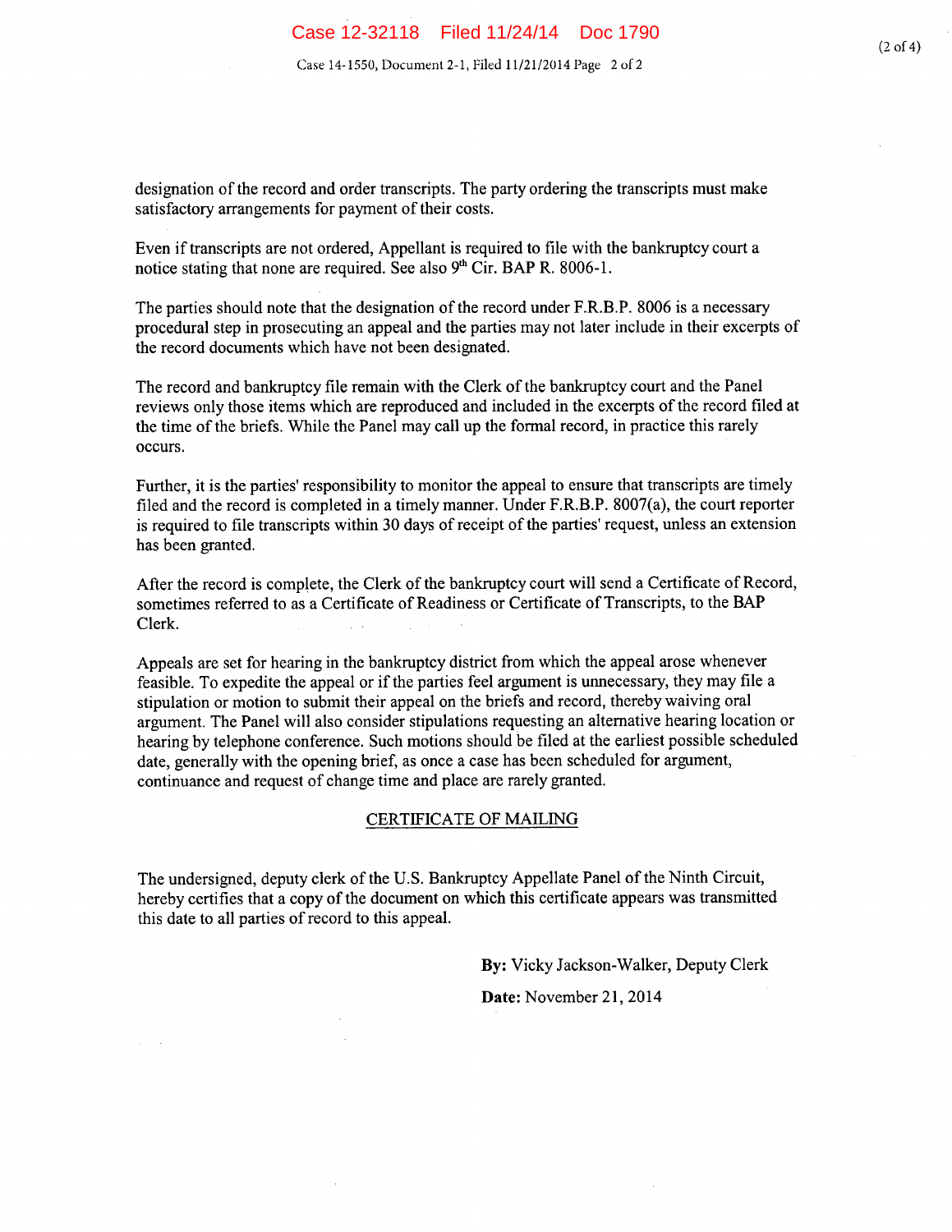Case 14-1550, Document 2-2, Filed 11/21/2014 Page 1 of 1

# **U.S. Bankruptcy Appellate Panel of the Ninth Circuit**

125 South Grand Avenue, Pasadena, California 91105 Appeals from Central California (626) 229-7220 Appeals from all other Districts (626) 229-7225

To: Party Counsel **Debtor(s):** CITY OF STOCKTON, CALIFORNIA **BAPNo.:** EC-14-1550 **Case:** Franklin High Yield Tax-Free I, et al v. California Public Employee's R, et a! **Bk. Ct. No.:** 12-32118 **ADV. NO.:** 

### **NOTICE OF AVAILABILITY OF APPELLATE MEDIATION PROGRAM**

The Ninth Circuit Bankruptcy Appellate Panel (the BAP) offers an opportunity to mediate this appellate dispute. There is no cost to the parties. Participation is voluntary; all parties must agree to mediate.

The mediator is Judge Herb Ross, a recalled bankruptcy judge from Alaska with training in mediation and experience in appellate mediation. Judge Ross normally conducts mediation by telephone. The substantive communications with Judge **Ross** by the parties and their attorneys shall be confidential in the sense that they will not be admissible in any proceeding or conveyed in any manner to the BAP judges or staff.'

Participation in mediation does not automatically stay the briefing schedule. Accordingly, you are encouraged to act promptly if you desire to take advantage of this opportunity.

If any party is interested in mediation, please send the BAP a letter indicating your interest in mediation. Alternatively, you may contact Judge Ross directly at "herb  $\cos(\omega)$ akb.uscourts.gov" or 907-271-2630.

'The mediator shall be permitted to advise the clerk if the parties have or have not agreed to mediate (without identifying the specific desires of any party concerning their choice), the date of any proposed mediation, and whether the case has settled (in full or part) or not.